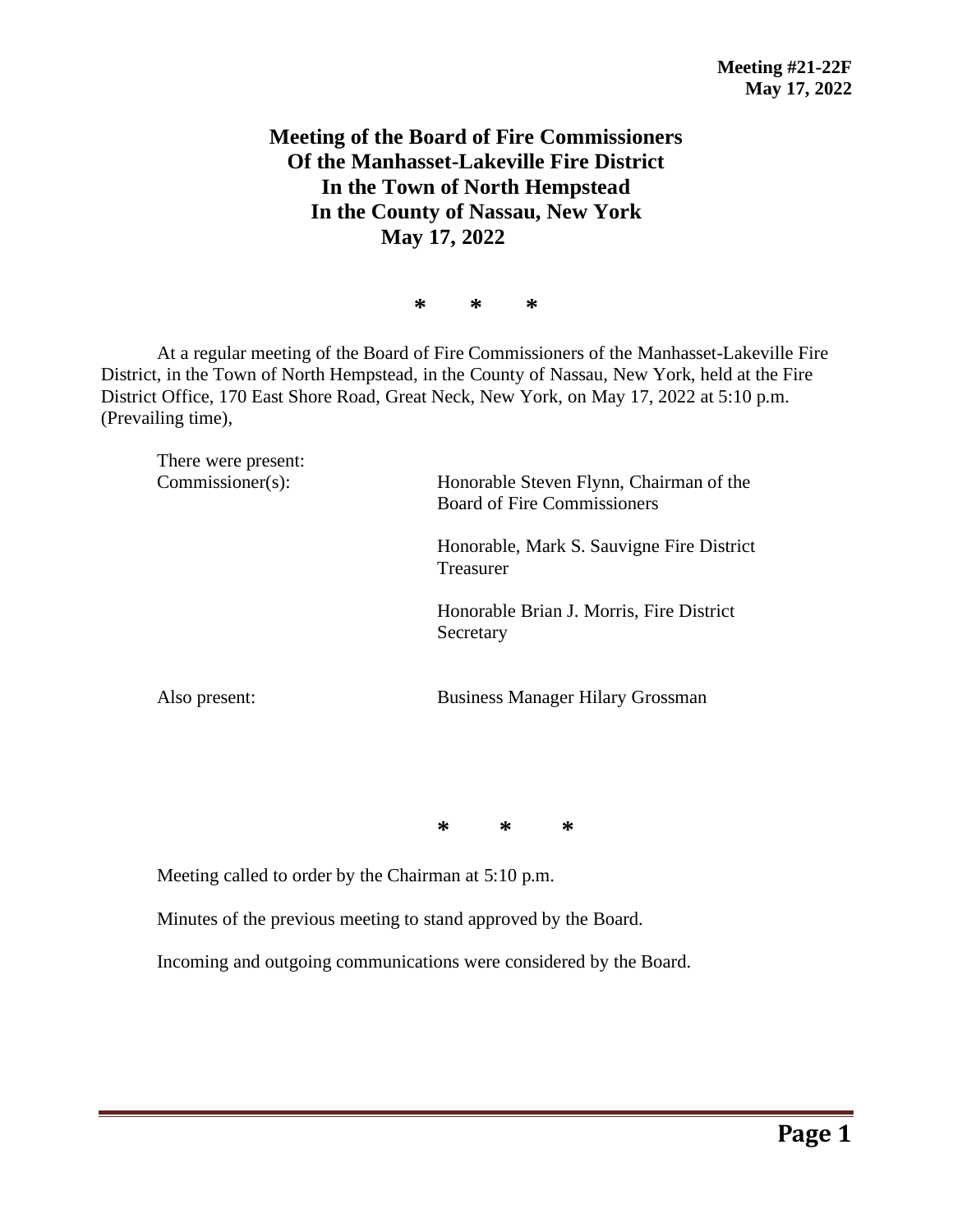## **Meeting #21-22F May 17, 2022 RESOLUTION OF THE MANHASSET-LAKEVILLE FIRE DISTRICT RELATING TO APPROVAL OF CHECKS ORGANIZATION NUMBER 1\_**

To the Treasurer:

 I certify that the vouchers on the submitted check register were audited by the Board of Commissioners of the Manhasset-Lakeville Fire District on 05/17/22 and are allowed in the amounts shown. You are hereby authorized and directed to pay to each of the claimants the amount indicated on the opposite of his name.

Brian J. Morris Date: 05/17/22 Commissioner Manhasset-Lakeville Fire District

Commissioner Flynn proposed the following motion, seconded by Commissioner Sauvigne:

 WHEREAS the purchases for goods and services identified and presented to the Board of Commissioners this date, 05/17/22, have been found to be properly acknowledged as received or due, and have been audited according to the tenets of Town Law §176 (4a) and in compliance with the Procurement Policy of the Manhasset-Lakeville Fire District and,

 WHEREAS the audit of claims by the Board of Commissioners is a deliberate process to determine that the proposed payment is proper and just and satisfies the following criteria:

The proposed payment is for a valid and legal purpose.

The obligation was incurred by an authorized official.

The goods or commodities for which payment is claimed were actually rendered.

The obligation does not exceed the available appropriation.

The claim is in proper form; it is mathematically correct; it meets legal requirements; it does not include any charges for taxes from which the organization is exempt; it includes discounts to which the organization is entitled it does not include charges previously claimed and paid; and it is in agreement with an attached invoice.

NOW, THEREFORE, it is hereby

 RESOLVED to approve payment to the vendors identified on Check Number 13878 thru Check Number 13896 this date.

The adoption of the foregoing Resolution (#F94-22) was duly put to a vote on roll call, which resulted as follows:

Ayes: Commissioner Sauvigne, Commissioner Morris, Commissioner Flynn Nays: None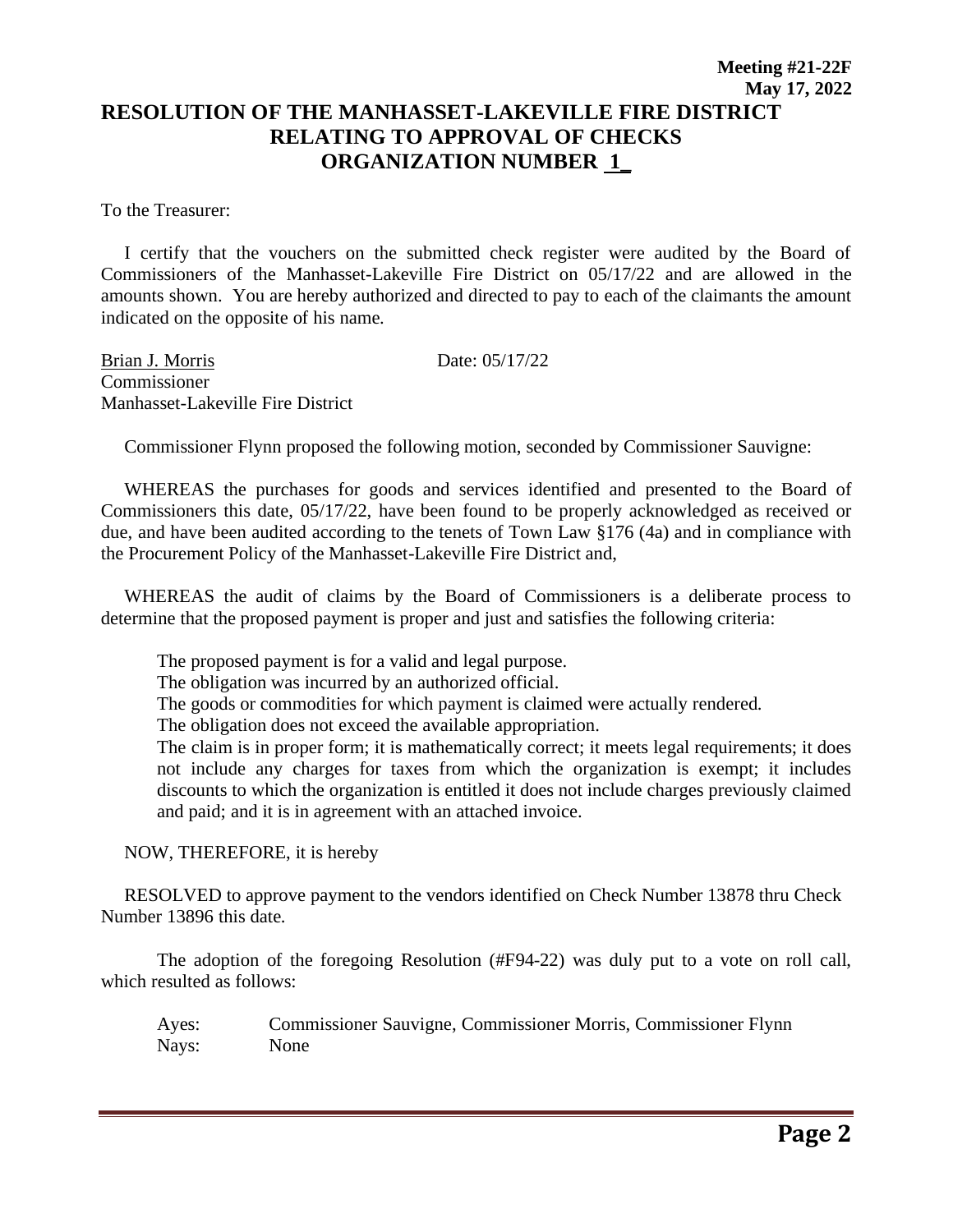WHEREAS the Manhasset Lakeville Fire Department's 2023 annual Installation dinner is scheduled for May 6, 2023 at the Inn at New Hyde Park, and a contract and deposit are required from the venue, it is hereby

RESOLVED that Commissioner Flynn is authorized to sign the contract on the Board's behalf, with a deposit of \$2500.

The adoption of the foregoing Resolution (#F95-22) was duly put to a vote on roll call, which resulted as follows:

> Ayes: Commissioner Flynn, Commissioner Sauvigne, Commissioner Morris Nays: None

The Board was in receipt of and acknowledged the information contained in the Fire Department Application..

The Board was in receipt of and acknowledged the information contained in the Fire Department Van Usage Request.

The Board acknowledged receipt of and discussed the information contained in the Ameriprise and Charles Schwab statements.

Meeting adjourned 5:20 pm. I hereby certify the aforementioned is a true and exact copy of the Minutes of Meeting held on May 17, 2022.

Brian Morris, Secretary

\_\_\_\_\_\_\_\_\_\_\_\_\_\_\_\_\_\_\_\_\_\_\_\_\_\_\_\_\_\_

:ap